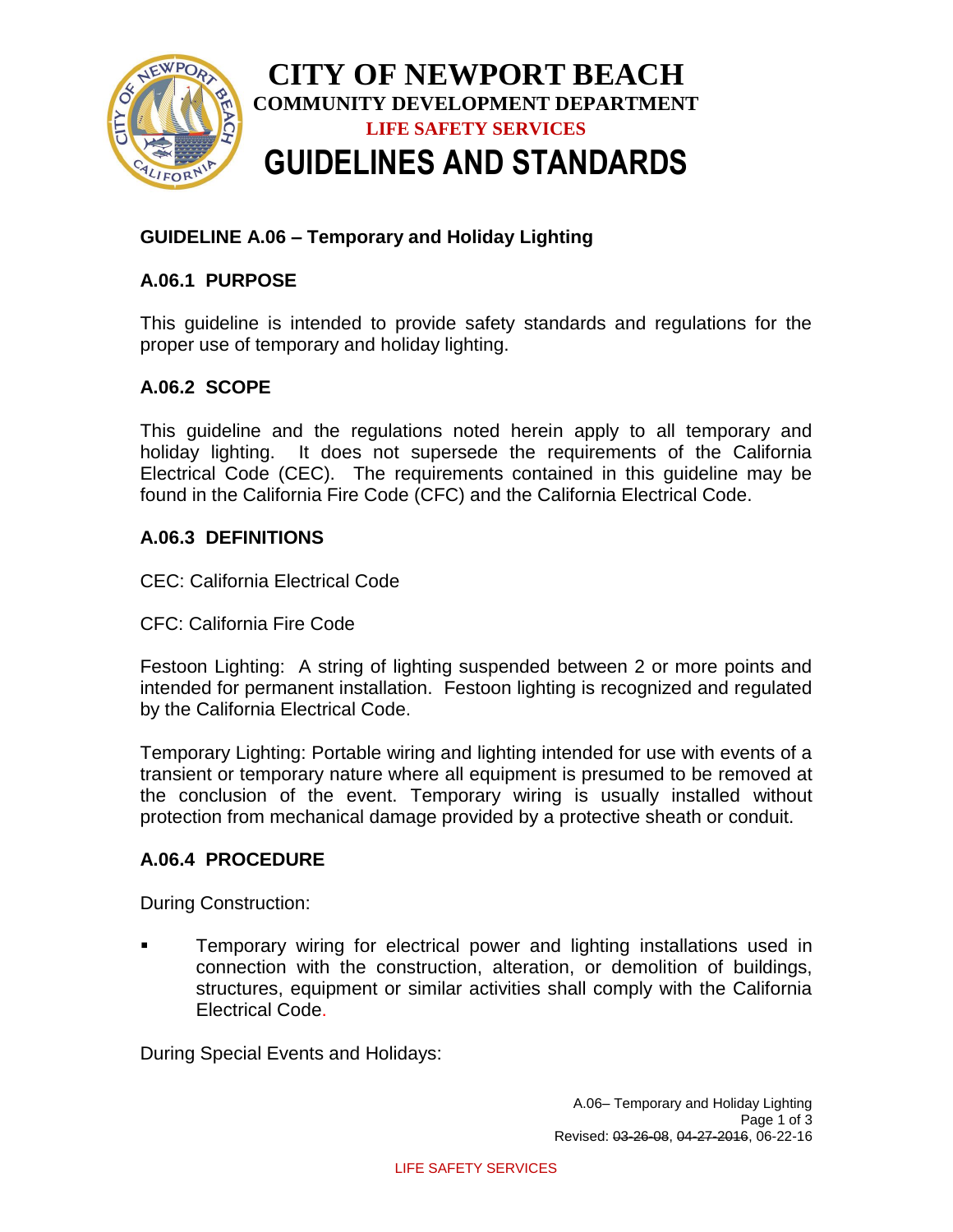Temporary wiring for electrical power and lighting installations is allowed for a period not to exceed 90 days. (CFC) Temporary wiring methods shall meet the applicable provisions of the California Electrical Code

Attachment to structures:

 Temporary wiring attached to a structure shall be attached in an approved manner.(CFC)

## Installation:

- When temporary lighting is attached to a structure, it shall be in an approved manner. Nails or staples that penetrate the insulation shall not be used. Insulated staples are recommended. (CFC)
- **Follow the manufacturer's recommendation with regard to the number of** strings of lights which may be installed end to end. (CFC)
- Temporary lighting must be plugged directly into an electrical outlet or extension cord of adequate capacity. Size 12 wire extension cords on 20 amp circuits are recommended. (CFC)
- Temporary wiring for electrical power and lighting installations shall not pass through walls, ceilings, floors, under doors or floor coverings or be subject to environmental or physical damage. (CFC)
- The wiring shall be maintained in good condition without splices, deterioration or damage. (CFC)

Removal:

- **Temporary wiring shall be removed immediately upon completion of** construction or for the purpose for which the wiring or lighting was installed. (CEC)
- Holiday lighting should be removed immediately after the holiday period for which it was installed. Under no circumstances may the temporary lighting remain for more than 90 days. (CFC, CEC)

Festoon Lighting:

Festoon lighting is often used to illuminate Christmas tree lots, carnivals, fairs and other outdoor events. Festoon lighting may also be installed permanently in businesses such as restaurants or other commercial occupancies. The bulbs are